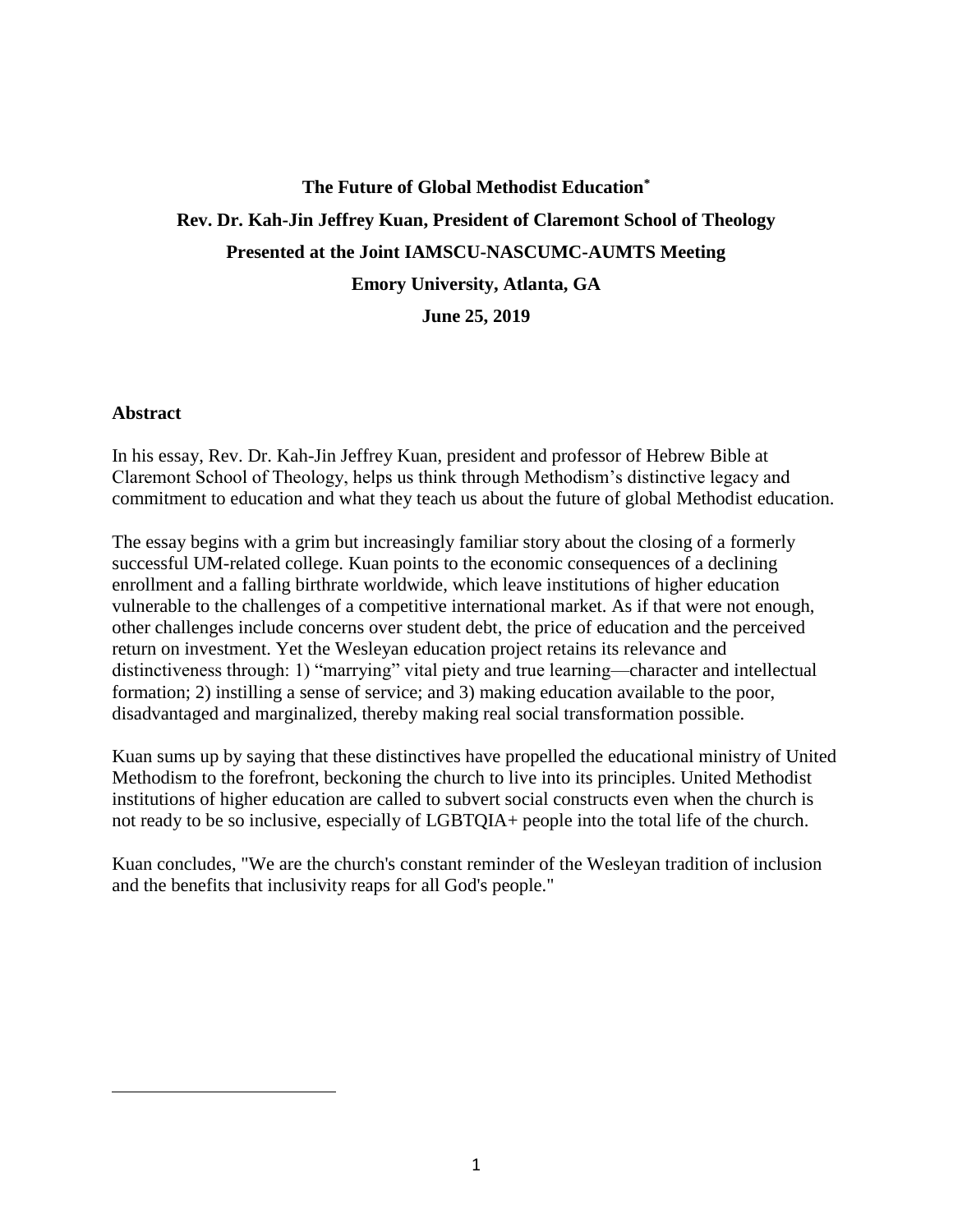### **The Future of Global Methodist Education**

The news was released on January 23, 2019 that Green Mountain College in Vermont was closing at the end of this academic year after being in existence for  $185$  years.<sup>1</sup> Green Mountain was a niche school, known for its environmental programs and consistently recognized as the "greenest" institution in the United States.

In his announcement of the closure of the college, President Robert Allen said, "The decision to close Green Mountain College comes only after a tireless pursuit of multiple options to remain open, including the rigorous search for new partnerships and reorganization of our finances. Despite our noteworthy accomplishments related to social and environmental sustainability, we have not been able to assure the economic sustainability of the college. Financial challenges are impacting liberal arts colleges throughout the country and Green Mountain College is no exception. These financial challenges, the product of major changes in demographics and costs, are the driving factors behind our decision to close at the end of this academic year."<sup>2</sup>

The story of Green Mountain College, one of our United Methodist-related colleges, is not unique. In March 2019, another of our Methodist-related colleges, Hiwassee College announced that it would close at the end of the spring semester after 170 years and many struggles to stay open. 3

Higher education in the U.S. has been under stress for some time now. Education Dive recently published a list of 84 private and public non-profit colleges that have closed, merged, or been acquired by larger institutions since 2016.<sup>4</sup> The situation is even more dire if one includes forprofit institutions. A Chronicle of Higher Education analysis of federal data shows that, "in the last five years, about half-a-million students have been displaced by college closures, which together shuttered more than 1,200 campuses." 5

In her article in U.S. News and World Report, Lauren Camera notes that "Some forecasters, including famed Harvard Business School professor Clayton Christensen, predict as many as half of all universities will close or go bankrupt in the next decade. The crisis is largely driven by declining enrollment facilitated by the Great Recession, which resulted in a significant drop in the U.S. birthrate. Scholars estimate that nearly 2.3 million fewer babies were born between 2008 and 2013, which, when combined with an expansion of higher education offerings in the decades preceding that, mean too many slots compared to the number of applicants."<sup>6</sup>

<sup>1</sup> <https://www.greenmtn.edu/closure-information/> (accessed June 24, 2019).

<sup>2</sup> <https://www.greenmtn.edu/message-from-the-president/> (accessed June 17, 2019).

<sup>&</sup>lt;sup>3</sup> Scott Jaschik, "One Small College Will Close; Another Slashes Programs,"

<https://www.insidehighered.com/news/2019/03/29/hiwassee-college-will-close> (accessed June 17, 2019). <sup>4</sup> Education Dive Staff, "How many nonprofit colleges and universities have closed since 2016?," <https://www.educationdive.com/news/tracker-college-and-university-closings-and-consolidation/539961/> (accessed June 17, 2019).

<sup>5</sup> Michael Vasquez and Dan Bauman, "How America's College-Closure Crisis Leaves Families Devastated," <https://www.chronicle.com/interactives/20190404-ForProfit> (accessed June 17, 2019).

<sup>&</sup>lt;sup>6</sup> Lauren Camera, "The Higher Education Apocalypse," [https://www.usnews.com/news/education](https://www.usnews.com/news/education-news/articles/2019-03-22/college-closings-signal-start-of-a-crisis-in-higher-education)[news/articles/2019-03-22/college-closings-signal-start-of-a-crisis-in-higher-education](https://www.usnews.com/news/education-news/articles/2019-03-22/college-closings-signal-start-of-a-crisis-in-higher-education) (accessed June 24, 2019).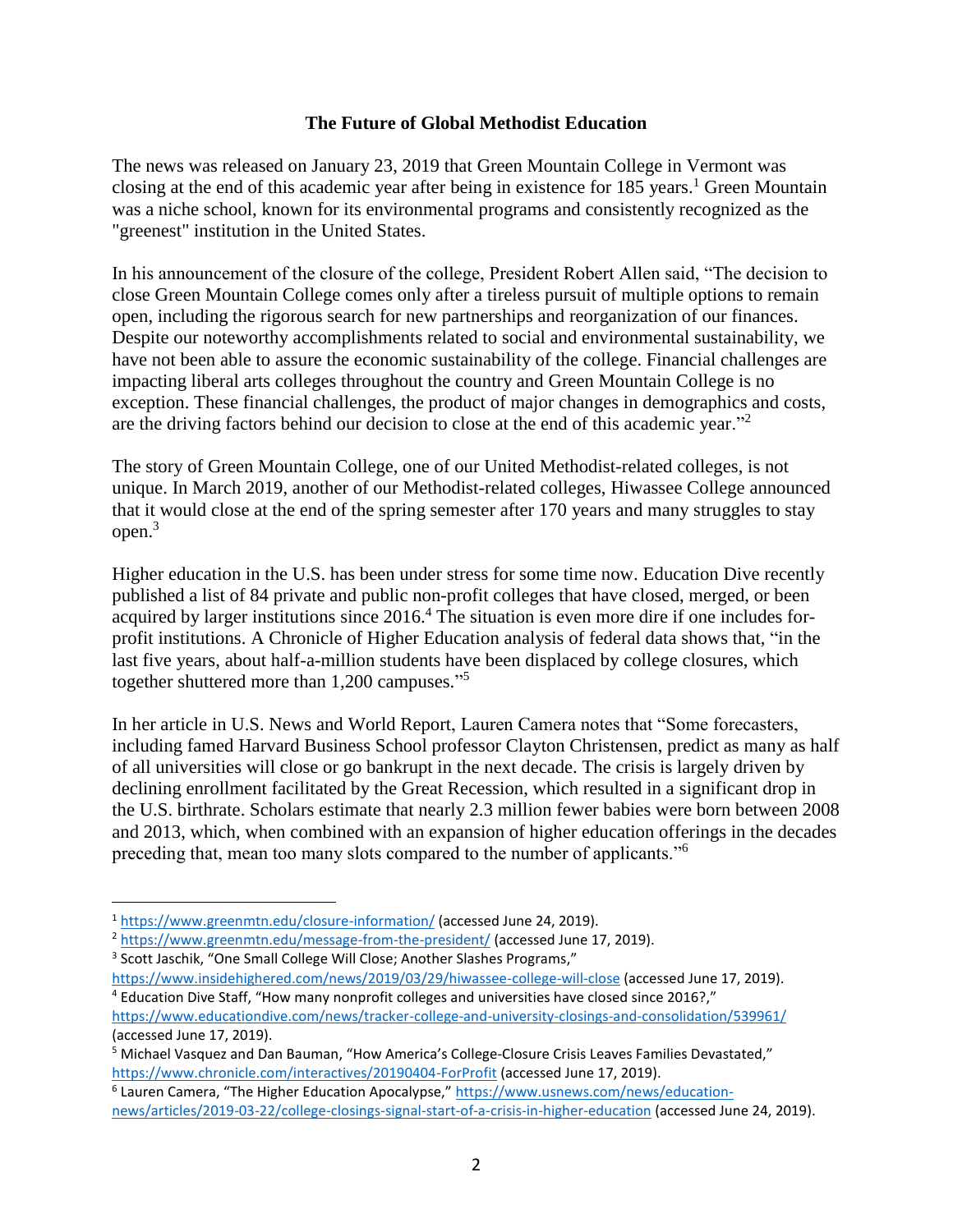Marty Meehan, the president of the University of Massachusetts summarizes the problem like this: "Colleges and universities will have too much capacity and not enough demand at a time when the economic model in higher education is already straining under its own weight."<sup>7</sup>

Of course, we know that declines in the number of traditional college-age students, while perhaps the main driving force, is not the only contributing factor. There are also growing concerns about student debt, the price of higher education and the return on investment. In addition, for-profit institutions have encountered more stringent regulation from the federal government and self-inflicted wounds from misbehavior and poor performance.

The situation is, unfortunately, not unique to the U.S. In the last eight years, I have traveled often to Asia. One conversation I heard over and over again is the decline of college-age students, particularly in Japan, South Korea and Taiwan, and how this is impacting colleges. In fact, these countries have been tracking low-birth rates for years.

In an article titled, "Declining populations point to a sombre future for HE," Yojana Sharma writes, "Many countries in East and Southeast Asia saw two decades of unprecedented expansion in higher education as participation increased, fueled by rising prosperity and aspirations…But dramatically declining birth rates in the past decade leading to a contraction in the university age cohort…will mean tighter constraints on universities and in some cases a restructuring of the sector."<sup>8</sup>

Japan has seen its population of graduates shrink by almost half from a peak of 2.05 million in 1992 to just under 1.2 million in 2014. The prediction is that it will fall again to roughly 990,000 in 2031. Taiwan will see a decline in its youth population of around 46 percent between 2015 and 2050. In the same period, Thailand will experience a population decline of 38 percent, while South Korea and China will see declines of 31 and 21 percent, respectively. Many universities in Japan are failing to fill their government-allocated quotas. In South Korea, 43 colleges by 2022 and 73 four-year universities by 2024 will no longer be needed. In Taiwan, colleges and universities are cutting programs because of low enrollment. There, the Ministry of Education outlined plans in 2015 to merge or close up to 52 of the country's public and private universities, representing one-third of its colleges and universities. A tsunami is brewing in China. By 2100, China's total share of the world's student-aged population will be cut by half. This will have a seismic impact on global higher education.

## **The Legacy of the Historic Relationship Between Methodism and Education**

John Wesley was an Oxford don and that it is widely acknowledged, "he was learned, scholarly, and erudite."<sup>9</sup> His scholarly production, namely, his sermons, notes, journals, and other writings, revealed that he was indeed a major scholar of his time.

<sup>7</sup> Ibid.

<sup>8</sup> Yojana Sharma, "Declining populations point to a sombre future for HE,"

<https://www.universityworldnews.com/post.php?story=20180406110416788> (accessed June 24, 2019).

<sup>&</sup>lt;sup>9</sup> James Laney, "Methodism and Education: From Roots to Fulfillment," Quarterly Review: A Journal of Theological Resources for Ministry 18/4 (1998): 323.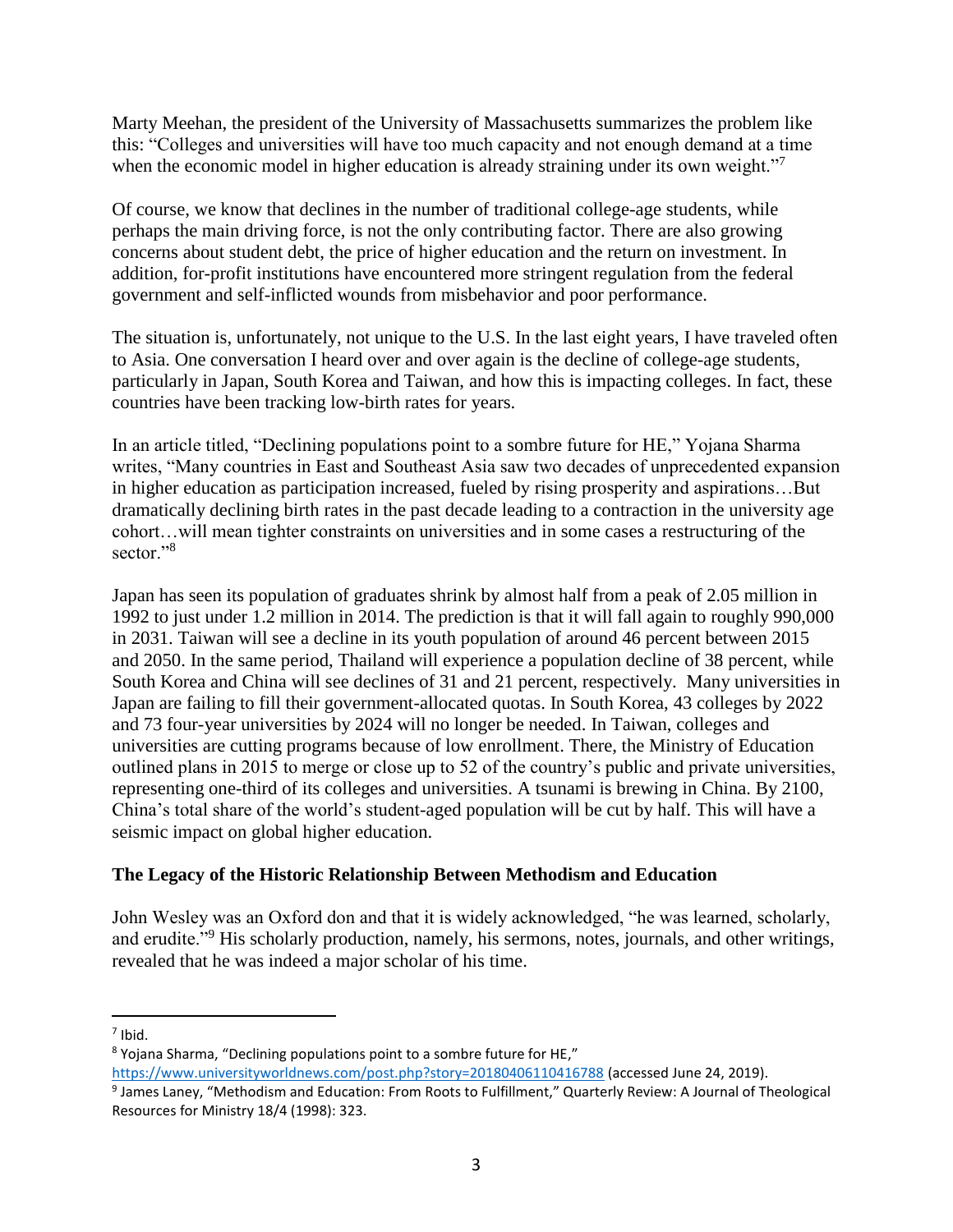Wesley's class meetings were also organized around education. In fact, evangelism for Wesley was rooted in education. To him, the two are inseparable. "Into the class converts came as probationers…The weekly class meetings provided the regular pasturing, discipline, guidance, nurture, instruction, mentoring, and encouragement that the system afforded."<sup>10</sup>

Accepting George Whitefield's invitation and encouragement to go to the Bristol area to preach in the open fields, Wesley left the comfort of the academic setting, yet his commitment to and passion for education never left him. Discovering the paucity of educational opportunities for the poor, the children of coal miners he was preaching to, Wesley founded the Kingswood School in 1748. Here, the students were nurtured in true learning and vital piety, where the roots and tradition of a Wesleyan education may be found.

The heirs of Wesley have repeated this heralded tradition of establishing educational institutions wherever the gospel was preached many times over. In 1784, at the Christmas Conference that marked the beginning of Methodism in the United States of America, Thomas Coke and Francis Asbury emulated what Wesley had done at Kingswood by founding a college named after themselves, Cokesbury College in Abingdon, Maryland. Unfortunately, American Methodists were not prepared for such a college, leading to the demise of the college in 1796. Important lessons were learned.

Richey, Rowe, and Schmidt note: "Three decades later, Methodism started over. It established academies in 1817 in Newmarket, New Hampshire, and two years later in New York City. The next General Conference took up the matter and did so with a new sense of education's importance to denominational well-being."<sup>11</sup>

The General Conference of 1820 recommended that all the annual conferences "establish, as soon as practicable, literary institutions under their control."<sup>12</sup> These earliest frontier colleges were started "to give the key of knowledge to your children, and those of the poor. . ."<sup>13</sup> Literally hundreds of institutions were founded over the decades and centuries that followed and many of them still remain today. Among these are some of the best and most renowned colleges and universities in the world.

It didn't take long for Methodists in the United States to turn their attention to theological education. The New England Methodists started the first theological institution, Newbury Biblical Institute, in 1839 that became what is today Boston University School of Theology. In 1854, a second Methodist seminary, Garrett Biblical Institute, was started in Evanston, Illinois. Neither of these institutes were graduate theological seminaries. While there were conversations and advocacies for a graduate theological seminary dating back to the 1850's, it was not until the centenary year of American Methodism that the aspirations of people like John McClintock, James Strong, and Randolph Sinks Foster came to fruition. At the celebration of the Centenary

<sup>10</sup> Russell E. Richey, Kenneth E. Rowe, and Jean Miller Schmidt, *The Methodist Experience in America: Volume I, A History* (Nashville: Abingdon Press, 2010), 23-24.

<sup>11</sup> Richey *et al.*, 136.

<sup>12</sup> Quoted in Richey *et al.*, 137.

<sup>13</sup> <https://www.gbhem.org/article/um-related-education-and-transformation-us-higher-education> (accessed June 24, 2019).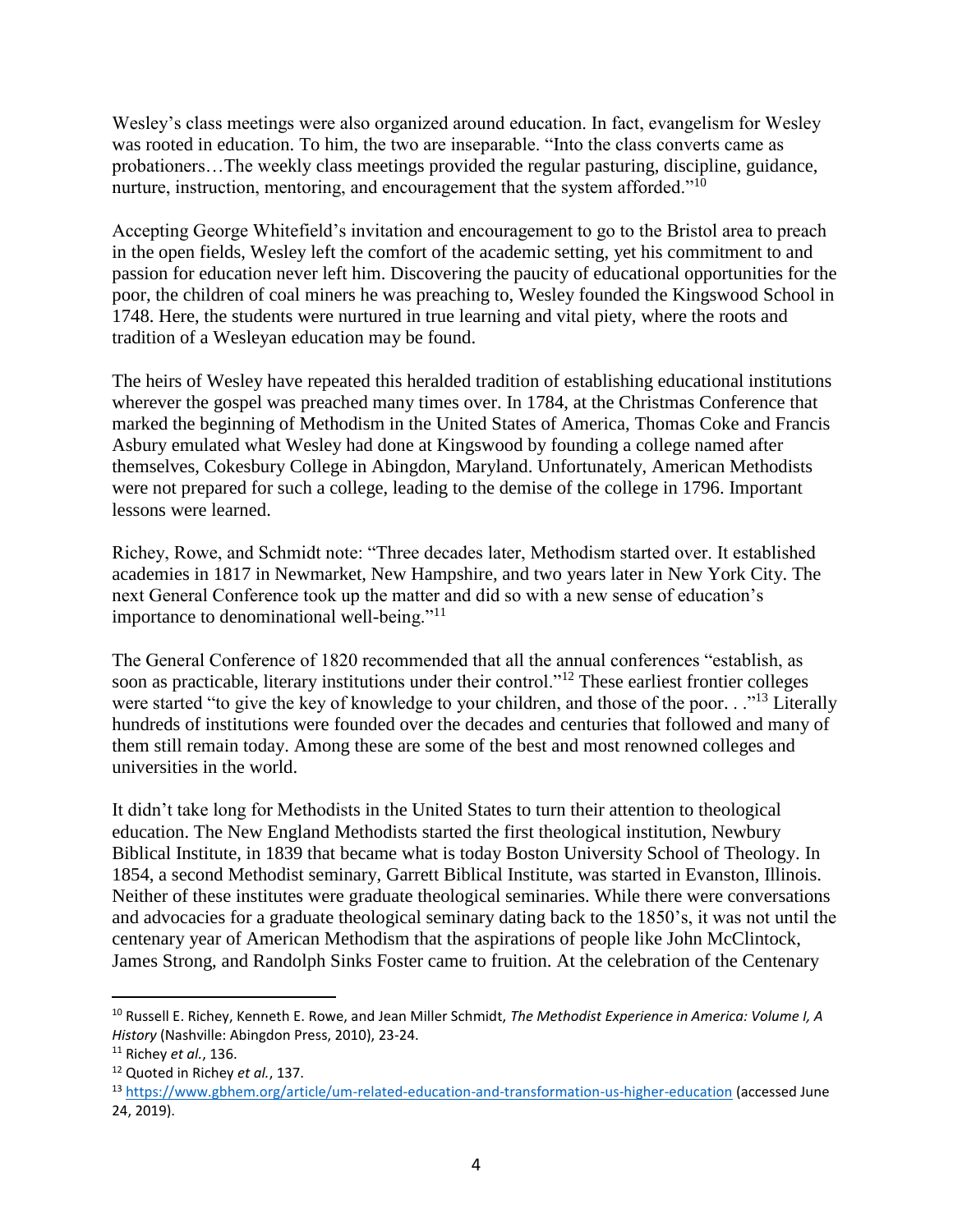Jubilee of American Methodism at St. Paul's Church in New York City in 1866, John McClintock gave a rousing speech where he began by extolling the successes of Methodism in the first century.

McClintock asked, "Who of us here is willing that Methodism shall die? Who is there of us rather that is not ready, if need be, to devote himself to the cause and say, 'Sooner than it shall die, I will, and I will die in its service'?"<sup>14</sup>

This was but the preamble to what he was to announce that day: "I think it right to say that one of your members has set you a noble example. I hope that Daniel Drew's life may be spared to see the erection of a theological seminary to which he has consecrated a quarter of a million dollars and to which he will give as much more before it is finished. It is a grand start."<sup>15</sup>

A few months later, the New York State Legislature issued a charter for a theological seminary that would provide for "theological instruction and education therein, in promotion of the doctrine, tenets, and discipline of the Methodist Episcopal Church, under the direction and supervision of the General Conference of the Methodist Episcopal Church in the United States."<sup>16</sup> Thus, Drew Theological School was founded in 1867.

### **Worldwide Expansion of Methodist Education**

The tandem of evangelism and education has been carried by Methodists to Africa, Asia and Latin America. Henry Gerhard Appenzeller, who had answered the call for overseas missionary service while still a student at Drew Theological School, arrived in Incheon, Korea on Easter day 1885. Appenzeller spent much of his time preparing a missionary residence as missionary activity was prohibited. When the prohibition was lifted in 1887, he began his missionary work. He founded Paichai Hakdang, a school for boys, in February 1887. He saw this school as a means to reach young Korean men with the Gospel, to introduce beneficial Western knowledge into Korean society, to train Koreans to lead Korean Methodism, and to establish a fully rounded university. Mary F. Scranton, another Methodist pioneer in Korea, also started the first school for girls, Ewha Hakdang, in 1886. Ewha Womans University, one of the most prestigious universities in Korea, grew out of this girls' school in 1946.

This story is repeated in Malaysia and Singapore. Methodism in Singapore and Malaysia started out as a missionary initiative in 1885 by missionaries who were already in India. William Oldham travelled to Singapore to plant the foundation of the mission. Oldham started the church's first English-language boys' school, the Anglo-Chinese School, in 1886. Two girls' schools, namely Methodist Girls' School and Fairfield Methodist Girls' School, were subsequently established in 1887 and 1888, respectively. A decade or so later, the Methodists also started schools for boys and girls in many places in Malaysia. The educational efforts of Methodists in Singapore and Malaysia have been rather remarkable and significant. Today, the Anglo-Chinese Schools in Singapore are regarded as premier schools and the Methodist College

<sup>14</sup> John T. Cunningham, *University in the Forest: The Story of Drew University* (Andover, NJ: Afton Publishing Co., 1990), 36.

<sup>&</sup>lt;sup>15</sup> Cunningham, 37.

<sup>16</sup> Cunningham, 38-39.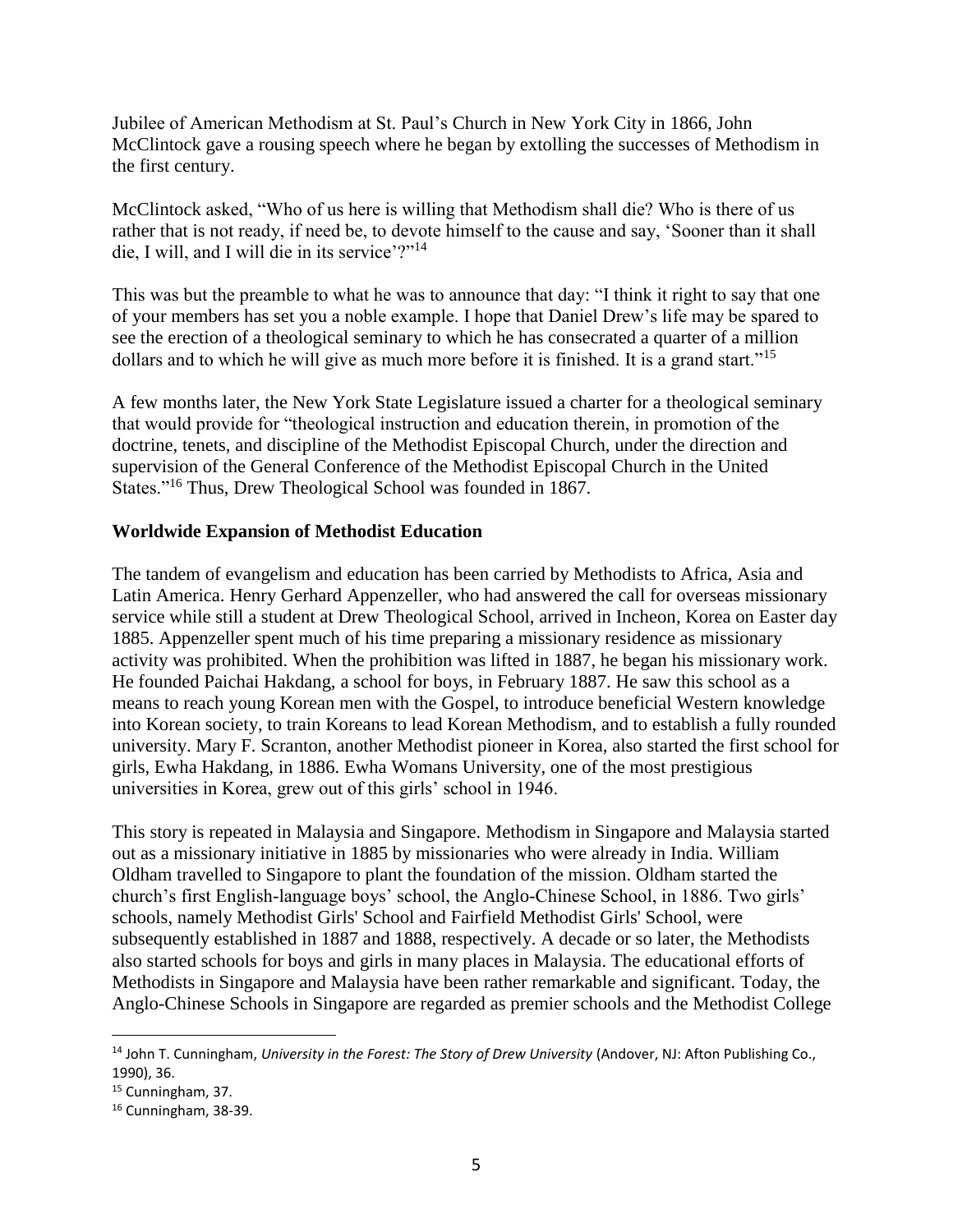in Kuala Lumpur is a highly regarded and sought-after pre-university institution. These schools have become symbols of educational excellence.

The story of Methodist education continues. In 1992, in response to the critical need of higher education in the continent of Africa, The United Methodist Church founded Africa University in Old Mutare, Zimbabwe. "The mission of Africa University is to provide quality education within a Pan-African context through which persons can acquire general and professional knowledge and skills, grow in spiritual maturity, develop sound moral values, ethics and leadership qualities."<sup>17</sup> Today, Africa University has more than 1,700 students from 27 countries, and graduates are serving in 38 countries throughout the continent.

## **The Legacy and Distinctive Qualities of a Wesleyan Education**

The decline in higher education has an impact on the future of global Methodist education. In such a challenging sector and shrinking market for students, what role should Methodist education play in global society?

First, Methodist education has never been just about the imparting of intellectual knowledge. It has never been merely about preparing men and women to be successful people in the workforce. It has never been just about training the best pastors, teachers, doctors, engineers, lawyers, business executives, CEO's, etc. That, of course, is important for any educational endeavor and cannot be minimized. The Wesleyan tradition of education, however, is about marrying vital piety and true learning. It is as much about character formation as it is about intellectual formation. It is about the formation of the total person. During the opening convocation of the Joint IAMSCU-NASCUMC Meeting at Washington's National Cathedral in July 2011, James Laney reminded us that church-related colleges "are not just in the educational business." They are "the ones that are custodians of the soul."<sup>18</sup>

If Methodist education is about the formation of the entire person, it follows that the second distinctive feature of a Methodist education is service. Laney has noted that "John Wesley was a product of the establishment of privilege to privilege; and he could have remained within that system, being very dedicated and pious."<sup>19</sup>

Yet, because Wesley never remained stuck in the establishment of privilege, he was able to forge the tradition of education for service. By bringing in the poor, educating them, empowering them, and then turning them "upon the world so they could become productive citizens, people who had a sense of purpose, a direction, a focus, people who made contributions,"<sup>20</sup> Wesley unleashed his students, his heirs, for a life of service. Thus, a Methodist education is about instilling in women and men a sense of service to the world. It is not just about getting a job after college or an appointment or call after seminary. It is about leaving college or seminary with a sense of purpose to create change, to transform the lives of others. Methodist education has

<sup>17</sup> <http://www.africau.edu/mission.html> (accessed June 24, 2019).

<sup>&</sup>lt;sup>18</sup> James T. Laney, "The Education of the Heart: Distinctive Qualities of Methodist Institutions in the Formation of Leaders." Keynote address delivered at the Joint IAMSCU-NASCUMC Meeting, Washington, D.C., July 24, 2011. <sup>19</sup> Laney, 324.

<sup>20</sup> Laney, 325.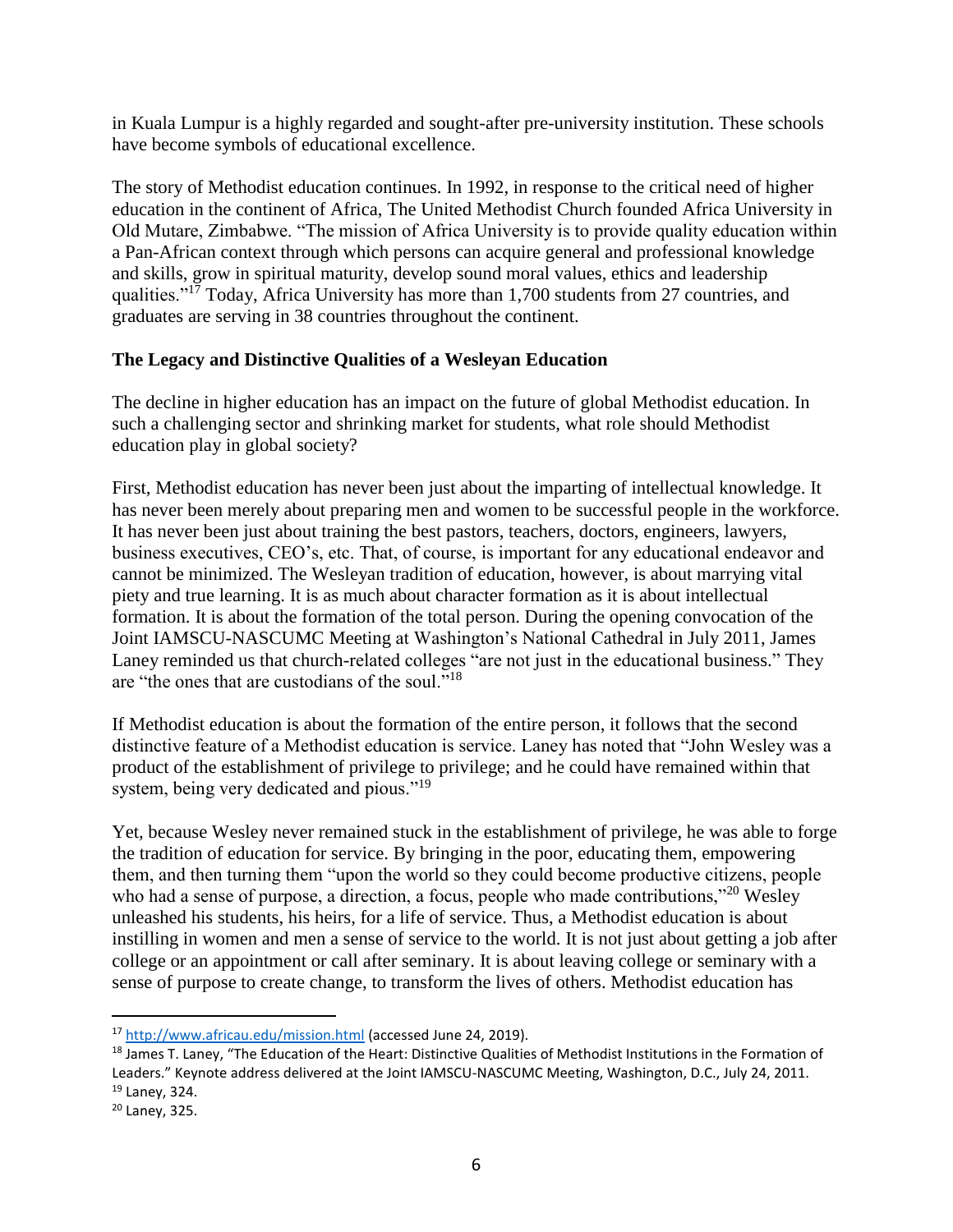always been more than providing knowledge. It encourages students to see themselves as stewards of their community who should use their education to give back to the community and the world.

The third distinctive feature of a Methodist education is inclusiveness. Inclusiveness dates back to Wesley's founding of the Kingswood School, when he made education available and accessible to the poor and the disadvantaged. Inclusiveness means "reaching out and providing education to as many as possible.<sup> $21$ </sup> It is about "the education of those societies so that people who couldn't read were now able to read Scriptures, newspapers, and legal papers and become conversant with the world."<sup>22</sup> It is this inclusiveness that led to the founding in 1836 of Wesleyan College to empower women, the first college to grant degrees to women in the U.S. It also led to the founding of the Freedman's Aid Society to address the vocational, educational, and religious needs of newly freed slaves. As Laney further notes, "Wesley's educational vision opened the door to these people; it changed their hearts, gave them a motive for improvement, educated them, and turned them upon the world."<sup>23</sup>

It was this same vision of inclusiveness that led Methodists to start schools all over the world, to make education accessible to those for whom such opportunities were once absent. It was this same vision that moved Methodists in the United States to found many of the Historically Black Colleges and Universities. It was this same vision that propelled Methodists to establish schools for girls, in Japan, Korea, India, Malaysia and Singapore. Methodist education empowered the poor, the underprivileged, the disadvantaged and women to become agents of transformation.

Inclusiveness is not just about providing opportunities for others, not just about letting others have a seat at the table. It is about change, about transformation. Sharon Hels notes, "When we go out as Wesley did and include others, something changes not only in them but in us. And the empowerment is not only with them but also with us, in the new way that we can live a more open and sympathetic and understanding life."<sup>24</sup>

The United Methodist Church continues to see this inclusiveness in education as a social justice issue when it articulates its Social Principles: "We believe that every person has the right to education…Persons should not be precluded by financial barriers from access to church-related and other independent institutions of higher learning" ( $\P$  164E).<sup>25</sup>

For the last 270 years, since the founding of the Kingswood School, the educational arm of the Methodist tradition has been at the forefront of leading the church forward by subverting social constructions. By making education accessible to women, the marginalized and the poor, global Methodist institutions have stood up for them even when the church was not ready to include them in the total life of its ministry.

<sup>21</sup> Sharon J. Hels, "Introduction: On Learning the Liberal Arts," *Quarterly Review: A Journal of Theological Resources for Ministry* 18/4 (1998): 320.

<sup>22</sup> Laney, 324.

<sup>23</sup> Laney, 325.

<sup>24</sup> Laney, 329.

<sup>25</sup> *The Book of Discipline of The United Methodist Church 2016*, 139.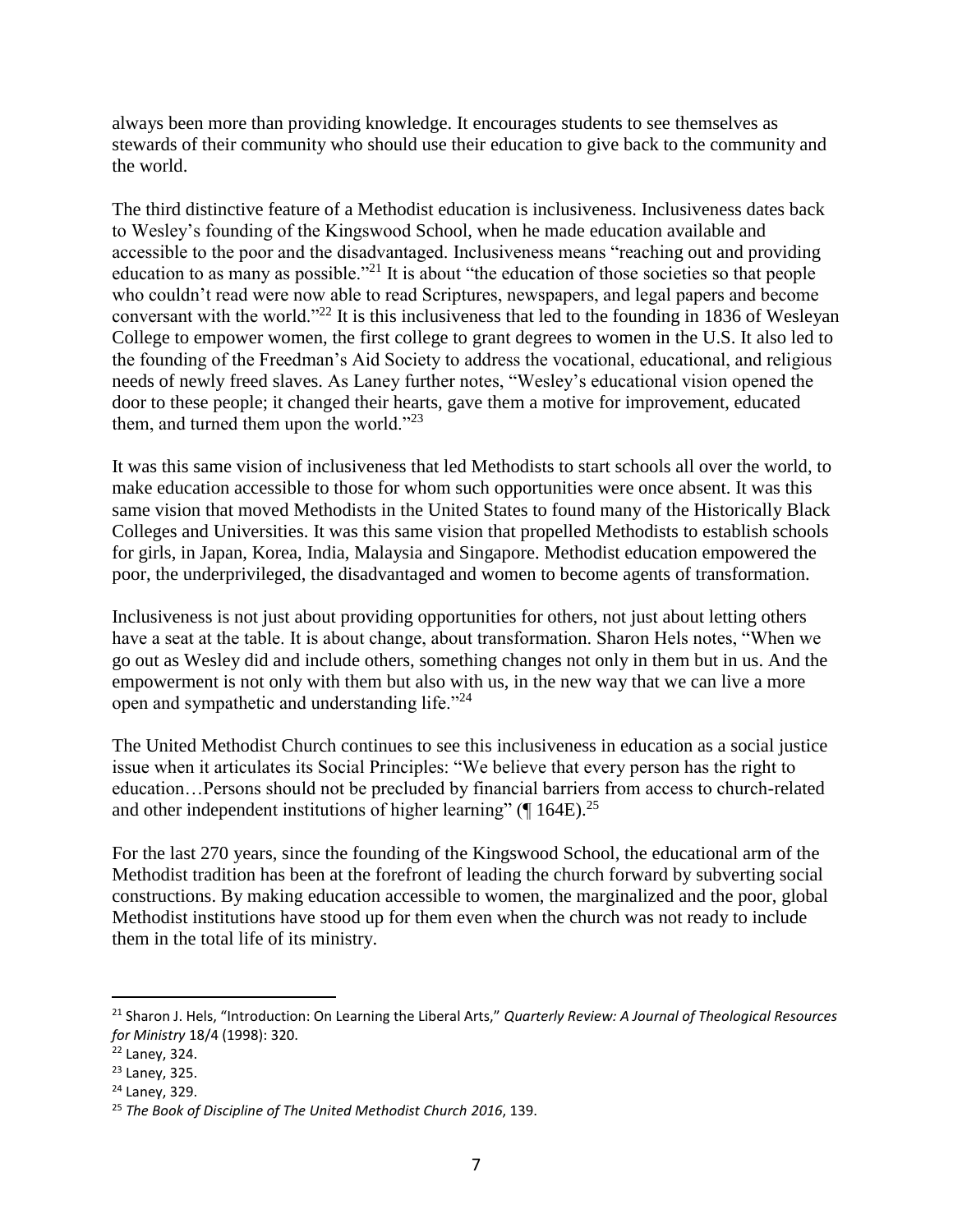Today, The United Methodist Church is embroiled in a debate over the inclusion of LGBTQIA+ people. This fight over human sexuality has the potential to split the church and taint the identities of Methodist-related higher education institutions.

The National Association of Schools and Colleges of the United Methodist Church (NASCUMC), issued a statement "On the Called General Conference and the Subject of Human Sexuality" in 2019. In it, the members of NASCUMC took a clear stance on the inclusion of LGBTQIA+ people, not only on our campuses but also in the life of the church. This was not the first statement on inclusion that NASCUMC issued. A similar statement was issued a decade ago.

Our colleges and universities must continue to take the lead to foster the inclusion of LGBTQIA+ people and to help lead the church in this direction. There is no turning back the clock. We must continue our long-held tradition of ensuring that students of all backgrounds have an equal opportunity to be nurtured in true learning and vital piety.

### **Forging the Future of Methodist Higher Education**

Combining true learning and vital piety with a commitment to service and inclusivity is our core mission as Methodist schools. It's what sets us apart and it is how we will remain relevant in this changing academic climate. We must zero in on the qualities that distinguish our institutions and use them to adapt to the needs of the next generation of students. As we face a shrinking collegeage population, we will learn to alter our approach and better meet the needs of this shifting demographic. In a world of rising education costs, we must collaborate to find savings and identify innovative strategies to remain affordable for students of all socioeconomic classes. Finally, as The United Methodist Church remains in contention over human sexuality, its academic institutions must serve as a beacon of inclusion. We are the church's constant reminder of the Wesleyan tradition of inclusion and the benefits that inclusivity reaps for all God's people.

There are many challenges ahead, but we have a strong Methodist tradition to help guide us.

#### **About the Author**

I have always been committed to higher education, and in fact, my own sense of calling is to higher education. In addition, I am committed to Methodist-related higher education because I am a beneficiary of such an education, having earned degrees from Trinity Theological College in Singapore – an institution that Methodists had a role in founding – Southern Methodist University and Emory University. Moreover, I have served as dean of the Theological School at Drew University, the first graduate theological school that Methodists started in 1867, and currently as president of a free-standing United Methodist school of theology, Claremont School of Theology. Methodist institutions have played a significant role in my education, my life, my career and my ministry.